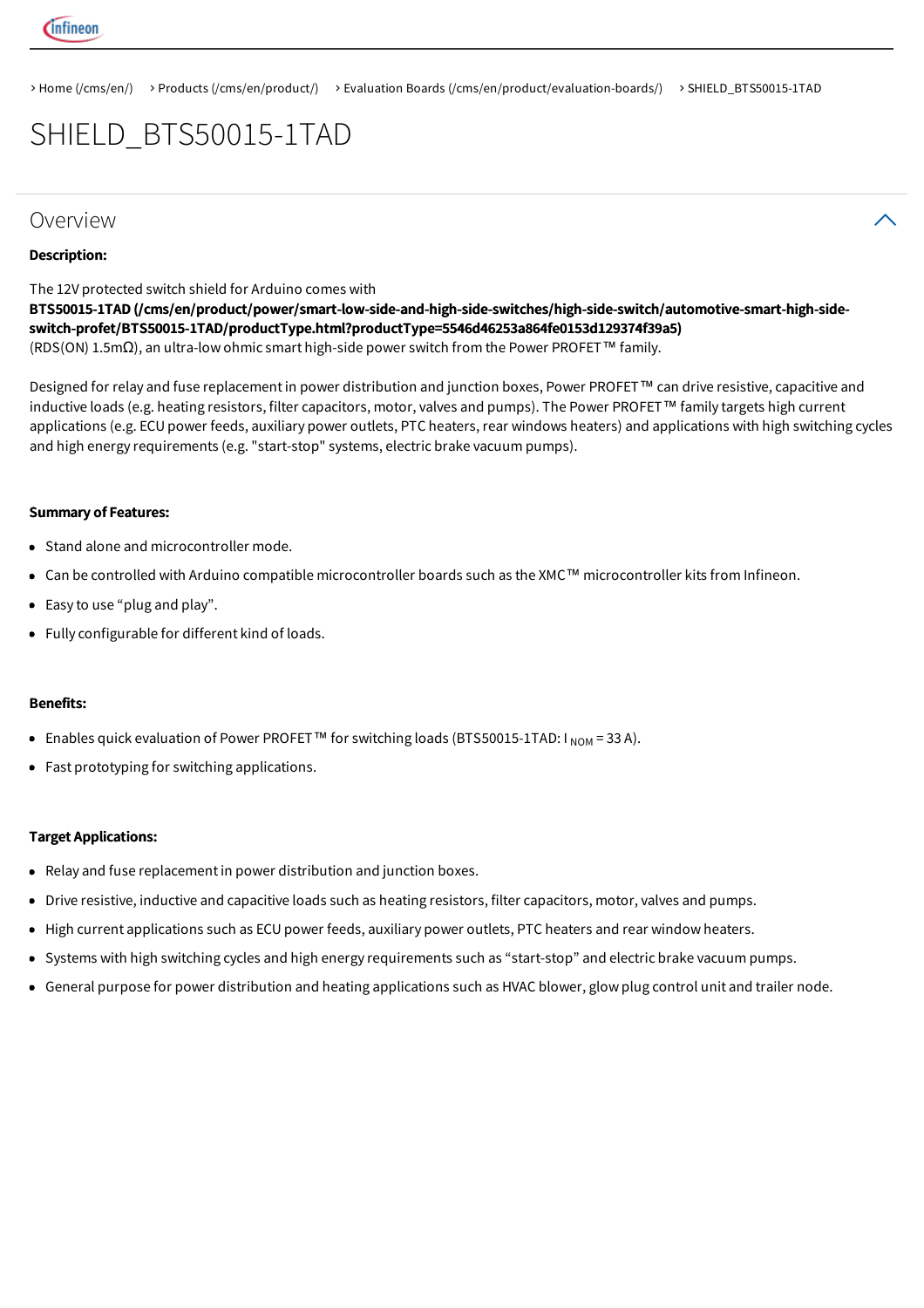|                                             | 0.00000                                                    | $\bullet$<br>$\bullet$<br>Protected Suitch Shield with                          | $\bullet$                                        |                                                                                                                       |
|---------------------------------------------|------------------------------------------------------------|---------------------------------------------------------------------------------|--------------------------------------------------|-----------------------------------------------------------------------------------------------------------------------|
|                                             | BTS50015-1TAB for Arduino V1.0<br>C11<br><b>P_VOUT</b>     | TP_COMP2<br><b>R19</b><br>R <sub>22</sub>                                       | C6<br>IC <sub>2</sub>                            | <b>Infineon</b>                                                                                                       |
| UGUT                                        | 图 R17<br>TP U1(IS)<br>TP IN4<br><b>FD</b> R23              | <b>Coll</b><br><b>diam</b><br><b>R24</b><br><b>R25</b><br>(En)<br><b>Finall</b> | 画                                                |                                                                                                                       |
|                                             | P <sub>IS</sub><br>便用<br><b>R21</b><br><b>TP 50</b><br>. . | IC <sub>1</sub><br>min<br><br>ш<br>m.                                           | <b>R27</b><br>【图】<br><b>R15</b>                  | R7<br>LED1<br><b>Affairs</b><br>第24<br>R6<br>LED <sub>2</sub>                                                         |
| <b>GVIT-ST00SS19</b><br><b>CA Intineon</b>  | <b>WIP_UBAT</b><br>D <sub>1</sub><br>TP_UREF               | ÷<br><br><br>JP3                                                                | <b>T</b><br><b>R13</b><br><b>T</b><br><b>R10</b> | <b>T</b><br>$\mathbb{R} \rightarrow \mathbb{C}$<br><b>R26</b><br>LED3<br><b>TELL</b><br>$2 - 4$<br><b>R12</b><br>LED4 |
| <b>DOM</b><br><b>UBAT</b><br>C <sub>1</sub> | cз                                                         | R18C10                                                                          | 但非<br>TP_COMP1                                   | <b>The State</b><br><b>西 河</b><br>LED_VBAT<br>RЗ<br>【画】<br><b>CRITICIP</b>                                            |
|                                             | S <sub>2</sub>                                             | Ê<br>R9                                                                         | <b>TP U(IS)</b>                                  | C2<br>R2<br>和<br><b>LEST</b><br>D2                                                                                    |
|                                             |                                                            |                                                                                 |                                                  |                                                                                                                       |

## Parametrics

| <b>Parametrics</b>           | SHIELD_BTS50015-1TAD                                                                                                                                                                                                                                                                                                                                                                                                                                                                                                                                                                                                                                                                                    |
|------------------------------|---------------------------------------------------------------------------------------------------------------------------------------------------------------------------------------------------------------------------------------------------------------------------------------------------------------------------------------------------------------------------------------------------------------------------------------------------------------------------------------------------------------------------------------------------------------------------------------------------------------------------------------------------------------------------------------------------------|
| Description                  | The 12V protected switch shield for Arduino comes with BTS50015-1TAD (RDS(ON) 1.5m $\Omega$ ), an ultra-low ohmic smart<br>high-side power switch from the Power PROFET™ family. Designed for relay and fuse replacement in power<br>distribution and junction boxes, Power PROFET™ can drive resistive, capacitive and inductive loads (e.g. heating<br>resistors, filter capacitors, motor, valves and pumps). The Power PROFET™ family targets high current applications<br>(e.g. ECU power feeds, auxiliary power outlets, PTC heaters, rear windows heaters) and applications with high<br>switching cycles and high energy requirements (e.g. "start-stop" systems, electric brake vacuum pumps). |
| Family                       | High/Low Side Switch                                                                                                                                                                                                                                                                                                                                                                                                                                                                                                                                                                                                                                                                                    |
| Input Type                   | DC                                                                                                                                                                                                                                                                                                                                                                                                                                                                                                                                                                                                                                                                                                      |
| Product<br>Description       | The 12V protected switch shield for Arduino comes with BTS50015-1TAD (RDS(ON) 1.5m $\Omega$ ), an ultra-low ohmic smart<br>high-side power switch from the Power PROFET™ family. Designed for relay and fuse replacement in power<br>distribution and junction boxes, Power PROFET™ can drive resistive, capacitive and inductive loads (e.g. heating<br>resistors, filter capacitors, motor, valves and pumps). The Power PROFET™ family targets high current applications<br>(e.g. ECU power feeds, auxiliary power outlets, PTC heaters, rear windows heaters) and applications with high<br>switching cycles and high energy requirements (e.g. "start-stop" systems, electric brake vacuum pumps). |
| Qualification                | Automotive                                                                                                                                                                                                                                                                                                                                                                                                                                                                                                                                                                                                                                                                                              |
| Supply<br>Voltage<br>min max | 8.0 V 18.0 V                                                                                                                                                                                                                                                                                                                                                                                                                                                                                                                                                                                                                                                                                            |
| Type                         | <b>Evaluation Board</b>                                                                                                                                                                                                                                                                                                                                                                                                                                                                                                                                                                                                                                                                                 |

## Documents

### + Expand all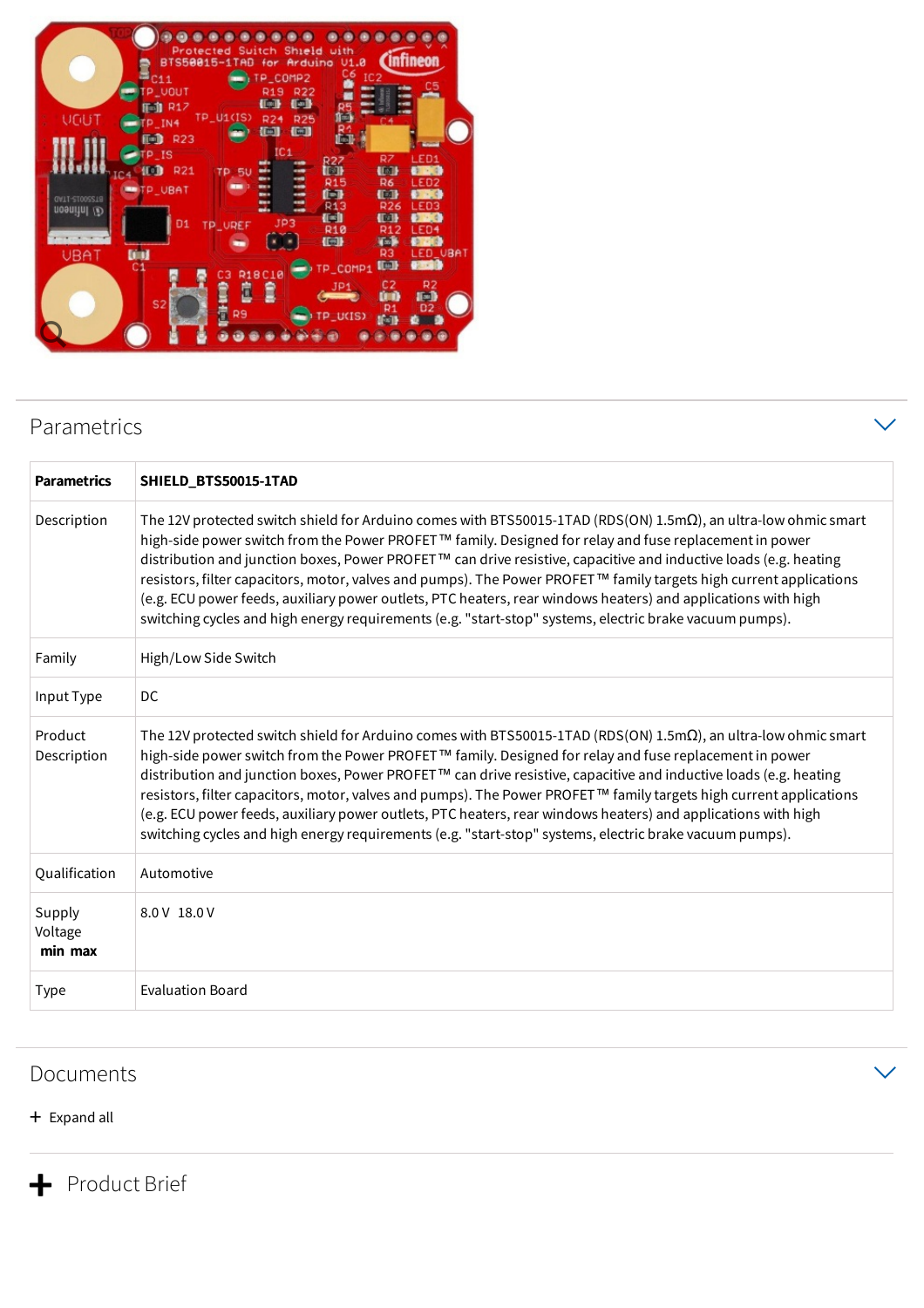

Power PROFET™ - Ultra-low ohmic smart high-side power switches (/dgdl/Infineon-Power\_PROFET-Ultra-low\_ohmic\_smart\_high-<br>
side\_power\_switches-PB-v01\_00-EN.pdf?fileId=5546d46253f6505701545be27b5e33ea)<br>
> EN (/dgdl/Infineonside\_power\_switches-PB-v01\_00-EN.pdf?fileId=5546d46253f6505701545be27b5e33ea) 01\_00 | 2017-04-24 | pdf | 307 KB fileId=5546d46253f6505701545be27b5e33ea) > EN (/dgdl/Infineon-Power\_PROFET-Ultra-low\_ohmic\_smart\_high-side\_power\_switches-PB-v01\_00-EN.pdf?

## $\div$  Getting Started



Protected Switch Shield with BTS50015-1TAD for Arduino (/dgdl/Infineon-Protected\_Switch\_Shield\_with\_BTS50015-<br>1TAD\_for\_Arduino\_start\_quide-GS-v01\_00-EN.pdf?fileId=5546d462580663ef01583e4e1c0d1844)<br>> EN (/dgdl/Infineon-Prot 1TAD\_for\_Arduino\_start\_quide-GS-v01\_00-EN.pdf?fileId=5546d462580663ef01583e4e1c0d1844) 01\_00 | 2017-06-02 | pdf | 321 KB fileId=5546d462580663ef01583e4e1c0d1844) > EN (/dgdl/Infineon-Protected\_Switch\_Shield\_with\_BTS50015-1TAD\_for\_Arduino\_start\_quide-GS-v01\_00-EN.pdf?

## $+$  User Manual

Hi

High Side Switch Shield with BTS50015-1TAD for Arduino - User Manual (/dgdl/Infineon-High\_Side\_Switch\_Shield\_with\_BTS50015-1TAD\_for\_Arduino\_Users\_Manual-UM-v01\_00-EN.pdf? fileId=5546d462584d1d4a01584f411a5e0bc7) 01\_00 | 2016-11-10 | pdf | 1.2 MB EN (/dgdl/Infineon-High\_Side\_Switch\_Shield\_with\_BTS50015-1TAD\_for\_Arduino\_Users\_Manual-UM-v01\_00-EN.pdf? fileId=5546d462584d1d4a01584f411a5e0bc7)

### $\blacksquare$  Order  $\blacksquare$

| <b>Sales Product Name</b>   | SHIELD_BTS50015-1TAD     |
|-----------------------------|--------------------------|
| <b>OPN</b>                  | SHIELDBTS500151TADTOBO1  |
| <b>Product Status</b>       | active and preferred     |
| Package name                | $\overline{\phantom{a}}$ |
| <b>Order online</b>         |                          |
| <b>Completely lead free</b> |                          |
| <b>Halogen free</b>         |                          |
| <b>RoHS</b> compliant       | no                       |
| <b>Packing Size</b>         | $\mathbf{1}$             |
| <b>Packing Type</b>         | <b>CONTAINER</b>         |
| <b>Moisture Level</b>       |                          |
| <b>Moisture Packing</b>     | <b>NON DRY</b>           |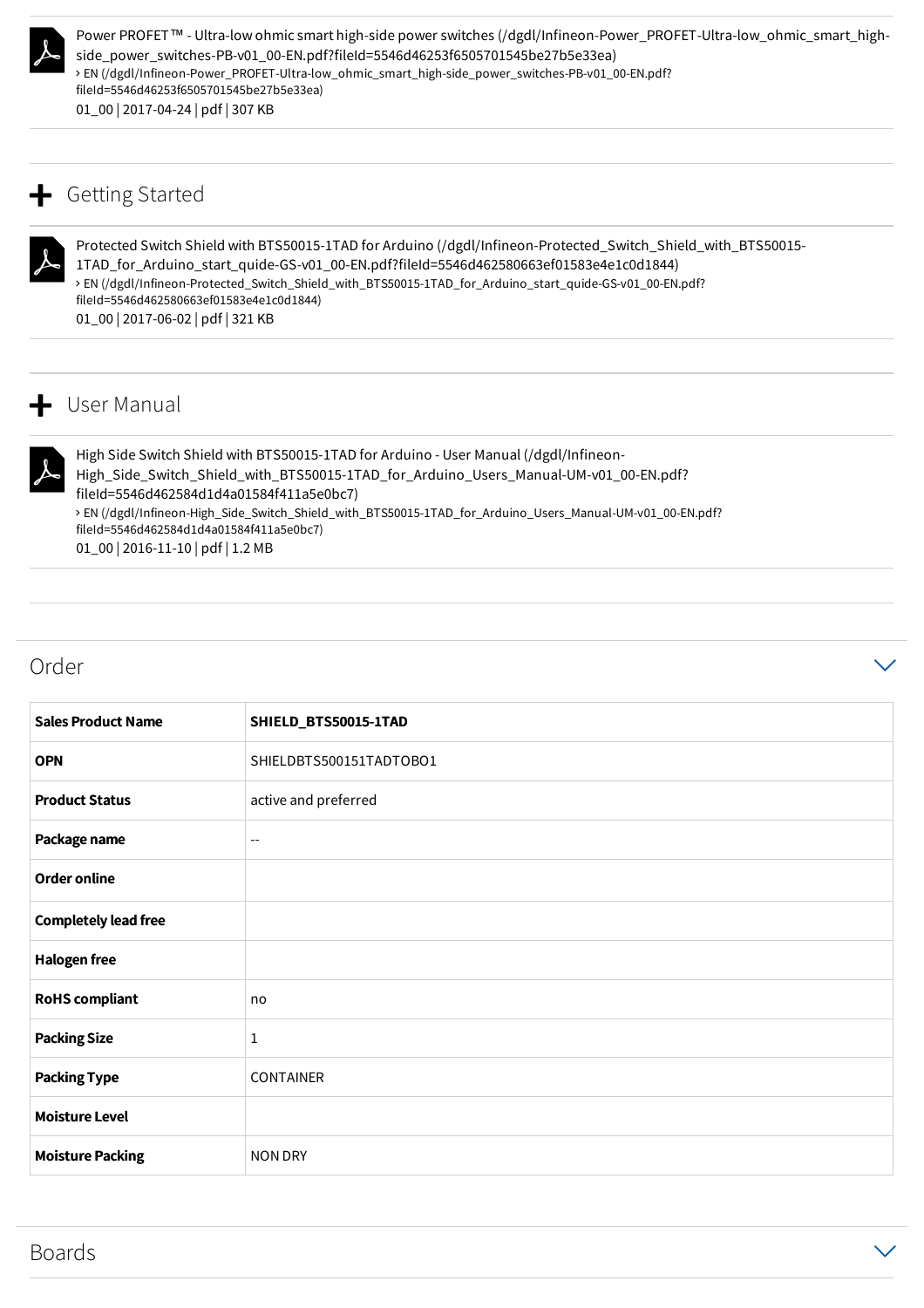SHIELD\_BTS50015-1TAD Customer Info Pack (/dgdl/Infineon-BTS50015-1TAD\_Shield\_CustomerInfoPack-PCB-v01\_00-EN.zip? EN (/dgdl/Infineon-BTS50015-1TAD\_Shield\_CustomerInfoPack-PCB-v01\_00-EN.zip?fileId=5546d46257fa4a9c015805c7def35273) fileId=5546d46257fa4a9c015805c7def35273) 01\_00 | 2016-10-26 | zip | 251 KB

## Tools & Software

## + Software SHIELD\_BTS50015-1TAD Software (/dgdl/Infineon-BTS50015-1TAD\_Test\_Software-SW-v01\_00-EN.zip? fileId=5546d46257fa4a9c015805c7da9e526d) 01\_00 | 2016-10-26 | zip | 10.3 MB EN (/dgdl/Infineon-BTS50015-1TAD\_Test\_Software-SW-v01\_00-EN.zip?fileId=5546d46257fa4a9c015805c7da9e526d)

Videos and  $\sim$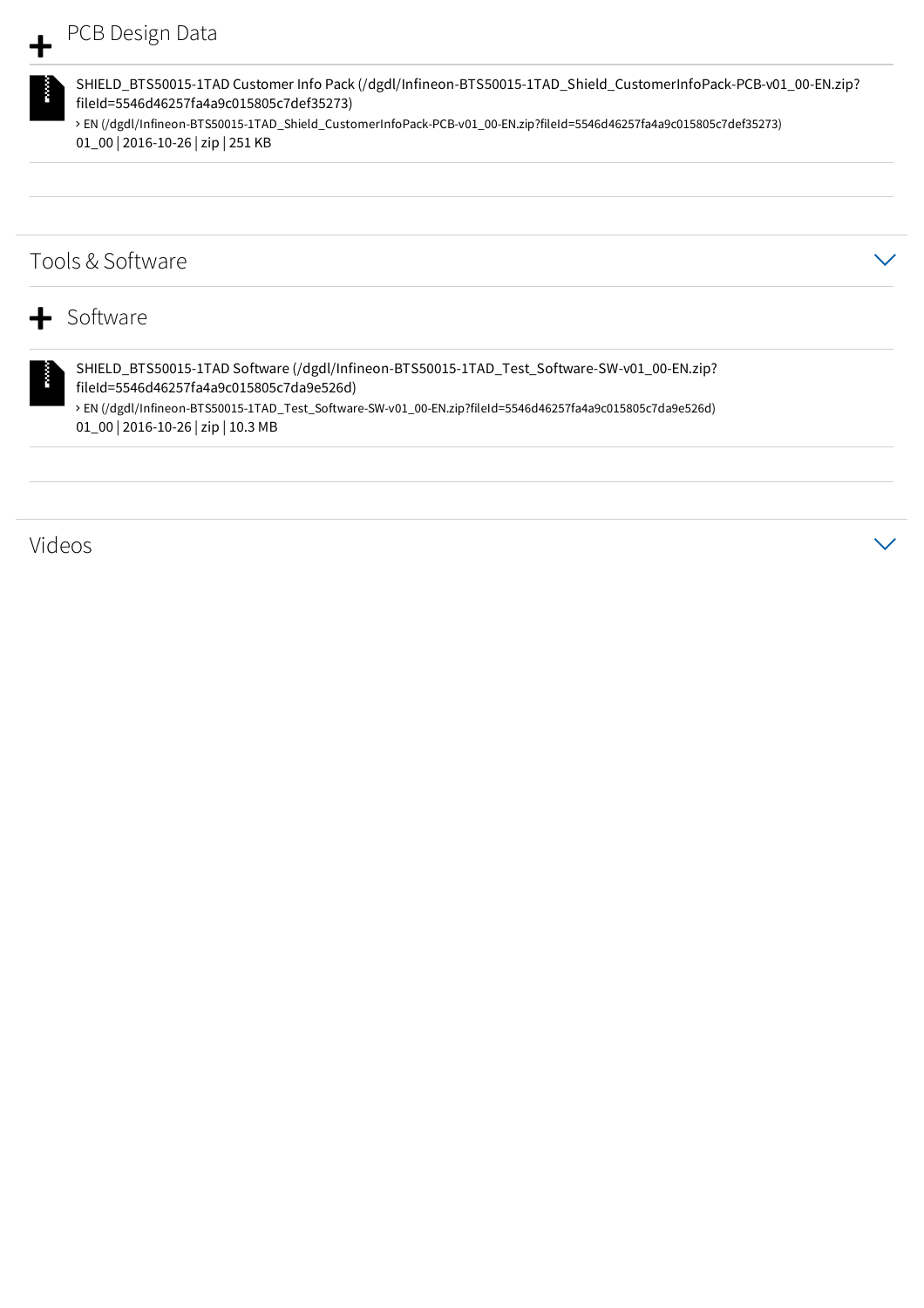Power PROFET™ for relay and fuse replacement

Power PROFET<sup>™</sup> is a benchmark family of ultra-low ohmic protected high-side switches (1.0mΩ to 2.5mΩ). The devices are especially designed to drive high current loads of 25 to 40A DC and to replace high current relays and fuses.

www.infineon.com/profet (http://www.infineon.com/profet)

Support  $\hspace{.15cm} \vee$ 





4:38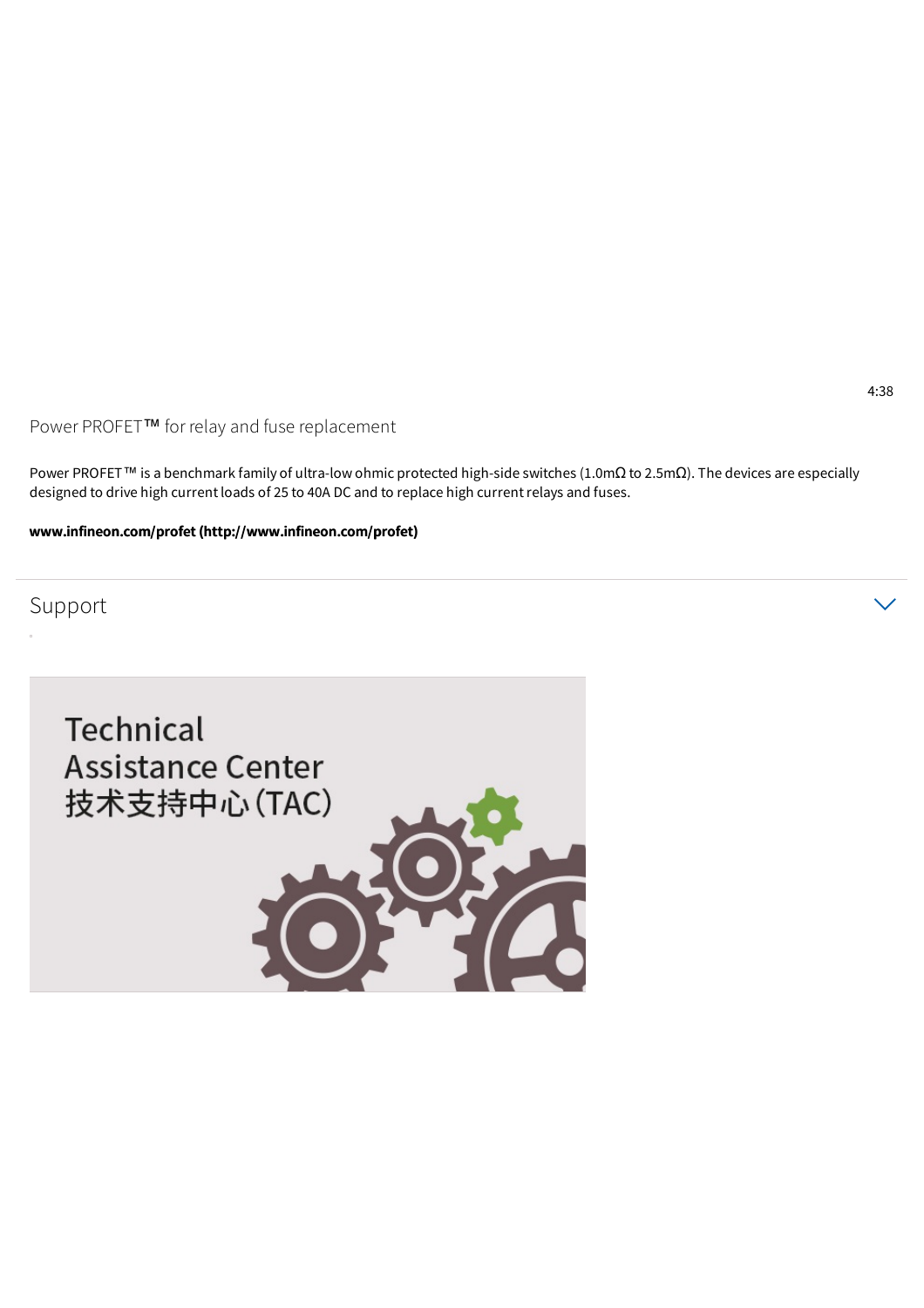

(/cms/en/about-infineon/company/contacts/service-center/)

Find an answer to your question

Technical Assistance Center (TAC)

Infineon welcomes your comments and questions.

If you have any questions concerning our products, please fill out the following form. Your inquiry will be sent to the appropriate specialist who will be in touch with you as soon as possible.

You will receive a confirmation E-mail to validate your address in our system. Any attached file to the reply which will help to support your inquiry is highly appreciated.

| First Name*           |  |
|-----------------------|--|
|                       |  |
|                       |  |
| Last Name*            |  |
|                       |  |
|                       |  |
| E-Mail*               |  |
|                       |  |
|                       |  |
| Phone                 |  |
|                       |  |
|                       |  |
| Company*              |  |
|                       |  |
|                       |  |
| Company website (URL) |  |
|                       |  |
|                       |  |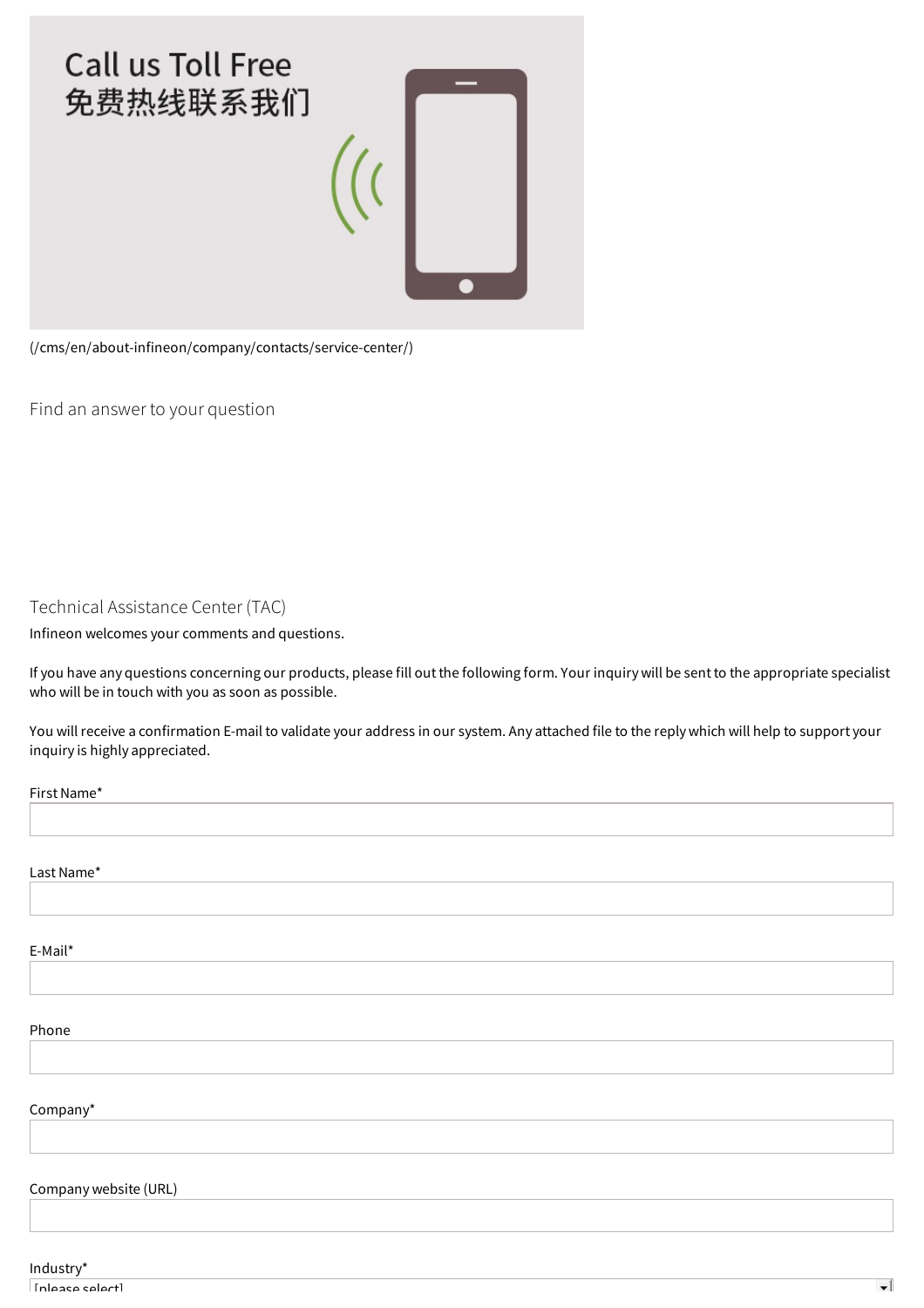# Other Industry

| $\Omega$ $\Omega$ $\Omega$<br>ıt∩r\/<br>$\sim$ . $\sim$ |
|---------------------------------------------------------|
|                                                         |

 $\overline{\phantom{0}}$ 

 $\vert \cdot \vert$ 

 $\overline{\phantom{a}}$ 

 $\left| \cdot \right|$ 

#### Preferred Distributor / Reseller\*

[please select]

Other Distributor / Reseller

#### Product Name\*

SHIELD\_BTS50015-1TAD

#### Estimated annual production volume (pieces) per year\*

[please select]

Please post your technical question as detailed as possible\*

I agree that my personal data can be gathered and processed by Infineon Technologies AG and its licensed partners.\*  $\Box$ 

I would like to receive newsletter informing me about Infineon products. (You can cancel the free subscription any time.)  $\Box$ 

For more information about our privacy policy please click on > Privacy Policy (/cms/en/about-infineon/privacy-policy/)



Submit Reset

All fields marked with an asterisk (\*) are mandatory.

Support forum